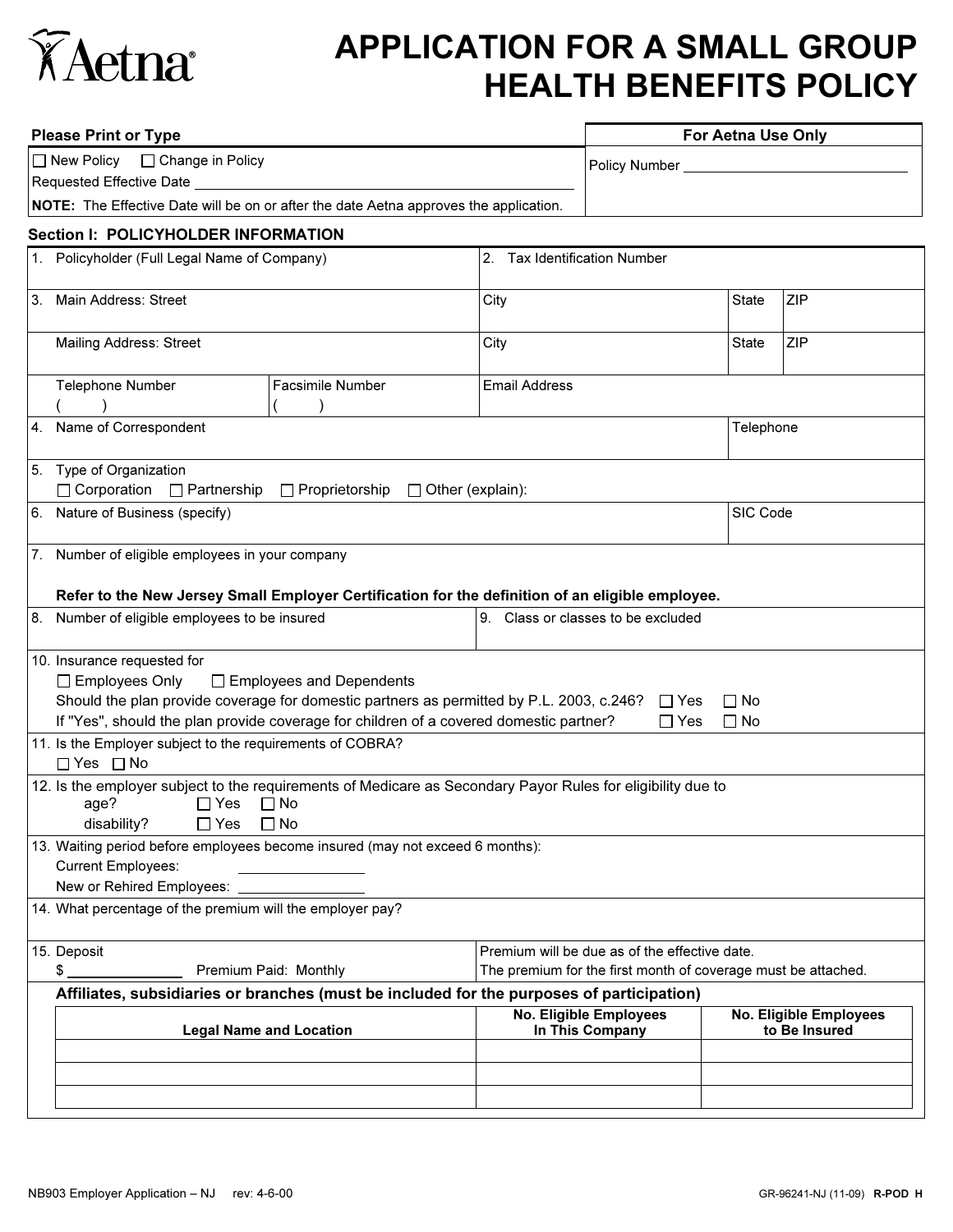## Section II: SPECIFICATIONS FOR COVERAGE

|    | <b>Health Benefits:</b>                                                                                                                                                                      |            |                                             |                                                                                                                               |                                                                |                              |                           |  |  |  |
|----|----------------------------------------------------------------------------------------------------------------------------------------------------------------------------------------------|------------|---------------------------------------------|-------------------------------------------------------------------------------------------------------------------------------|----------------------------------------------------------------|------------------------------|---------------------------|--|--|--|
|    | $\Box$ NJ HMO:                                                                                                                                                                               |            | Plan Option - ___________                   |                                                                                                                               | □ NJ Cost-Sharing POS                                          |                              |                           |  |  |  |
|    |                                                                                                                                                                                              |            | RX Option - ___________                     |                                                                                                                               | No Referral:                                                   | Plan Option - ___________    |                           |  |  |  |
|    | □ NJ HMO No-Referral:                                                                                                                                                                        |            | Plan Option - __________                    |                                                                                                                               |                                                                | RX Option - ___________      |                           |  |  |  |
|    |                                                                                                                                                                                              |            | RX Option - ___________                     | $\Box$ NJ POS HSA                                                                                                             |                                                                |                              |                           |  |  |  |
|    | □ NJ Cost-Sharing HMO:                                                                                                                                                                       |            | Plan Option - ___________                   |                                                                                                                               | Compatible No Referral:                                        | Plan Option - ___________    |                           |  |  |  |
|    |                                                                                                                                                                                              |            |                                             |                                                                                                                               |                                                                | RX Option - ___________      |                           |  |  |  |
|    | □ NJ Cost-Sharing HMO                                                                                                                                                                        |            |                                             |                                                                                                                               | Plan Administration:                                           | $\Box$ CalYr<br>$\Box$ PlnYr |                           |  |  |  |
|    | No Referral:                                                                                                                                                                                 |            | Plan Option - ___________                   |                                                                                                                               | □ NJ PPO Basic Hospital                                        |                              |                           |  |  |  |
|    |                                                                                                                                                                                              |            |                                             |                                                                                                                               | □ NJ PPO First Dollar                                          |                              |                           |  |  |  |
|    | $\Box$ NJ HMO HSA                                                                                                                                                                            |            |                                             |                                                                                                                               | □ NJ PPO HSA Compatible: Plan Option -                         |                              |                           |  |  |  |
|    | Compatible No Referral:                                                                                                                                                                      |            | Plan Option - ___________                   |                                                                                                                               | □ Out-of-State/Situs PPO Plans:                                |                              |                           |  |  |  |
|    |                                                                                                                                                                                              |            |                                             |                                                                                                                               | $\Box$ \$250 (High) $\Box$ \$500 (Medium) $\Box$ \$1,000 (Low) |                              |                           |  |  |  |
|    | Plan Administration:                                                                                                                                                                         |            | $\Box$ CalYr $\Box$ PlnYr                   |                                                                                                                               | □ Standard Health Benefits Plans:                              |                              |                           |  |  |  |
|    | $\Box$ NJ POS:                                                                                                                                                                               |            | Plan Option - __________                    |                                                                                                                               |                                                                |                              |                           |  |  |  |
|    |                                                                                                                                                                                              |            | RX Option -____________                     |                                                                                                                               | $\Box$ NJ HMO:                                                 | Plan Option - __________     |                           |  |  |  |
|    | □ NJ POS No-Referral:                                                                                                                                                                        |            |                                             |                                                                                                                               |                                                                | RX Option - ___________      |                           |  |  |  |
|    |                                                                                                                                                                                              |            | Plan Option - ___________                   | $\Box$ NJ POS:                                                                                                                |                                                                | Plan Option - ___________    |                           |  |  |  |
|    |                                                                                                                                                                                              |            |                                             |                                                                                                                               |                                                                | RX Option - ___________      |                           |  |  |  |
|    | □ NJ Cost-Sharing POS:                                                                                                                                                                       |            | Plan Option - ___________                   |                                                                                                                               | $\Box$ NJ Indemnity:                                           | Plan Option - ___________    |                           |  |  |  |
|    |                                                                                                                                                                                              |            |                                             |                                                                                                                               |                                                                |                              |                           |  |  |  |
|    |                                                                                                                                                                                              |            |                                             |                                                                                                                               |                                                                |                              |                           |  |  |  |
|    | If you have selected an HSA-compatible plan:                                                                                                                                                 |            |                                             |                                                                                                                               |                                                                |                              |                           |  |  |  |
|    | • Do you plan on making contributions to your employee's HSA accounts?<br>• Do you plan to offer your employees payroll deductions to fund their HSA accounts?                               |            |                                             |                                                                                                                               | $\Box$ Yes<br>$\Box$ Yes                                       | $\Box$ No<br>$\Box$ No       |                           |  |  |  |
|    |                                                                                                                                                                                              |            |                                             |                                                                                                                               |                                                                |                              |                           |  |  |  |
|    |                                                                                                                                                                                              |            | Section III: ALL QUESTIONS MUST BE ANSWERED |                                                                                                                               |                                                                |                              |                           |  |  |  |
|    |                                                                                                                                                                                              |            |                                             |                                                                                                                               |                                                                |                              |                           |  |  |  |
|    | 1. Is there any Group Health Plan:                                                                                                                                                           |            |                                             |                                                                                                                               |                                                                |                              |                           |  |  |  |
|    | now in force and to be continued?                                                                                                                                                            |            | $\Box$ Yes                                  | $\square$ No                                                                                                                  |                                                                |                              |                           |  |  |  |
|    | currently being applied for?                                                                                                                                                                 |            | $\Box$ Yes                                  | $\Box$ No                                                                                                                     |                                                                |                              |                           |  |  |  |
|    |                                                                                                                                                                                              |            |                                             | If "Yes", identify the name of the Group Health Plan, give a description of the plan(s) and the name of insurance carrier(s): |                                                                |                              |                           |  |  |  |
|    |                                                                                                                                                                                              |            |                                             |                                                                                                                               |                                                                |                              |                           |  |  |  |
| 2. |                                                                                                                                                                                              |            |                                             |                                                                                                                               |                                                                |                              |                           |  |  |  |
|    |                                                                                                                                                                                              |            |                                             |                                                                                                                               |                                                                |                              |                           |  |  |  |
|    | Is the coverage applied for in this application replacing other group insurance?                                                                                                             |            |                                             |                                                                                                                               | $\Box$ Yes<br>$\Box$ No                                        |                              |                           |  |  |  |
|    | If "Yes" give reason                                                                                                                                                                         |            |                                             |                                                                                                                               |                                                                |                              |                           |  |  |  |
|    | Plan being replaced                                                                                                                                                                          |            | $\Box A$ $\Box B$<br>$\Box$ $C$             | $\Box$ HMO<br>$\Box$ D<br>$\Box$ E                                                                                            | $\Box$ HMO/POS                                                 | $\Box$ Dual Contract POS     |                           |  |  |  |
|    |                                                                                                                                                                                              |            | $\Box$ Other                                |                                                                                                                               |                                                                |                              |                           |  |  |  |
| 3. |                                                                                                                                                                                              |            |                                             |                                                                                                                               | $\Box$ Yes $\Box$ No                                           |                              |                           |  |  |  |
|    | Has your firm been uninsured for 3 or more months prior to application?                                                                                                                      |            |                                             |                                                                                                                               |                                                                |                              |                           |  |  |  |
| 4. | What forms of Insurance are now or were in force?<br>(Attach copies of Booklet/Certificate and most recent Billing Statement.)                                                               |            |                                             | $\Box$ Health Benefits                                                                                                        | $\Box$ Prescription Drugs                                      |                              |                           |  |  |  |
| 5. |                                                                                                                                                                                              |            |                                             |                                                                                                                               |                                                                |                              |                           |  |  |  |
|    | Are extended benefits provided in case of termination of health benefits?                                                                                                                    |            |                                             |                                                                                                                               | $\Box$ Yes<br>$\Box$ No                                        |                              |                           |  |  |  |
| 6. | To the best of your knowledge, are there any current or former employees or their eligible dependents whose health insurance<br>is being continued?                                          | $\Box$ Yes | $\Box$ No                                   |                                                                                                                               |                                                                |                              |                           |  |  |  |
|    |                                                                                                                                                                                              |            |                                             |                                                                                                                               |                                                                |                              |                           |  |  |  |
|    | Please provide the following information for each current/former employee or dependent on health continuations.<br>If additional space is needed, attach a separate sheet, signed and dated. |            |                                             |                                                                                                                               |                                                                |                              |                           |  |  |  |
|    | Name of Employee/                                                                                                                                                                            |            | Date of Birth                               | Type of Continuation   Reason for Termination                                                                                 |                                                                |                              | <b>Continuation Dates</b> |  |  |  |
|    | <b>Dependent</b>                                                                                                                                                                             |            |                                             | State/Federal/                                                                                                                | Disability/Other                                               | <b>Start</b>                 | End                       |  |  |  |
|    |                                                                                                                                                                                              |            |                                             | <b>Extended Benefits</b>                                                                                                      |                                                                |                              |                           |  |  |  |
|    |                                                                                                                                                                                              |            |                                             |                                                                                                                               |                                                                |                              |                           |  |  |  |
|    |                                                                                                                                                                                              |            |                                             |                                                                                                                               |                                                                |                              |                           |  |  |  |
|    |                                                                                                                                                                                              |            |                                             |                                                                                                                               |                                                                |                              |                           |  |  |  |
|    |                                                                                                                                                                                              |            |                                             |                                                                                                                               |                                                                |                              |                           |  |  |  |